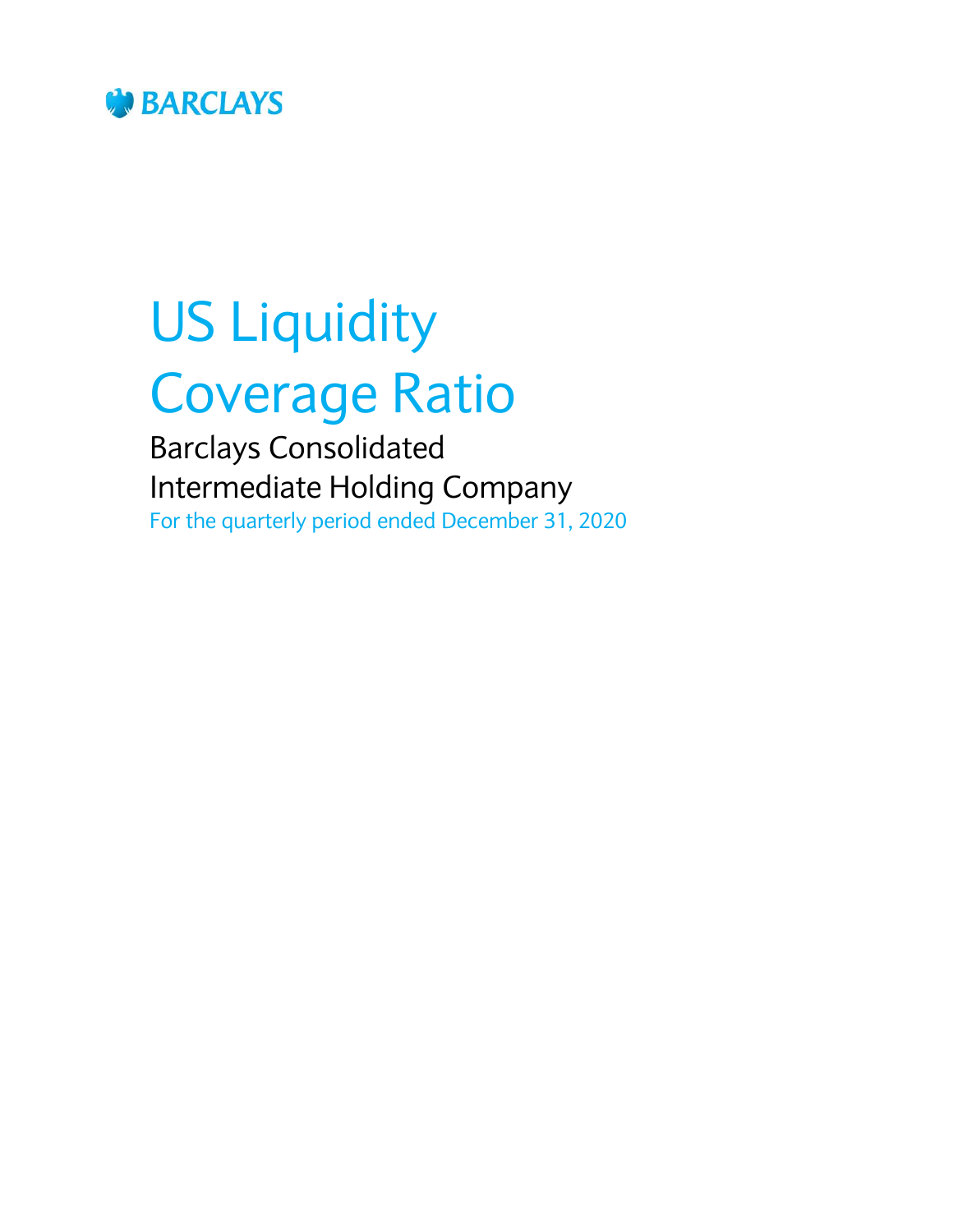#### **Contents**

| Overview                                |    |
|-----------------------------------------|----|
| US Liquidity Coverage Ratio             | 4  |
| <b>High Quality Liquid Assets</b>       |    |
| <b>Funding Sources</b>                  | 8  |
| <b>Currency and Derivative Exposure</b> | 9  |
| Liquidity Management                    | 9  |
| Note on forward-looking statements:     | 10 |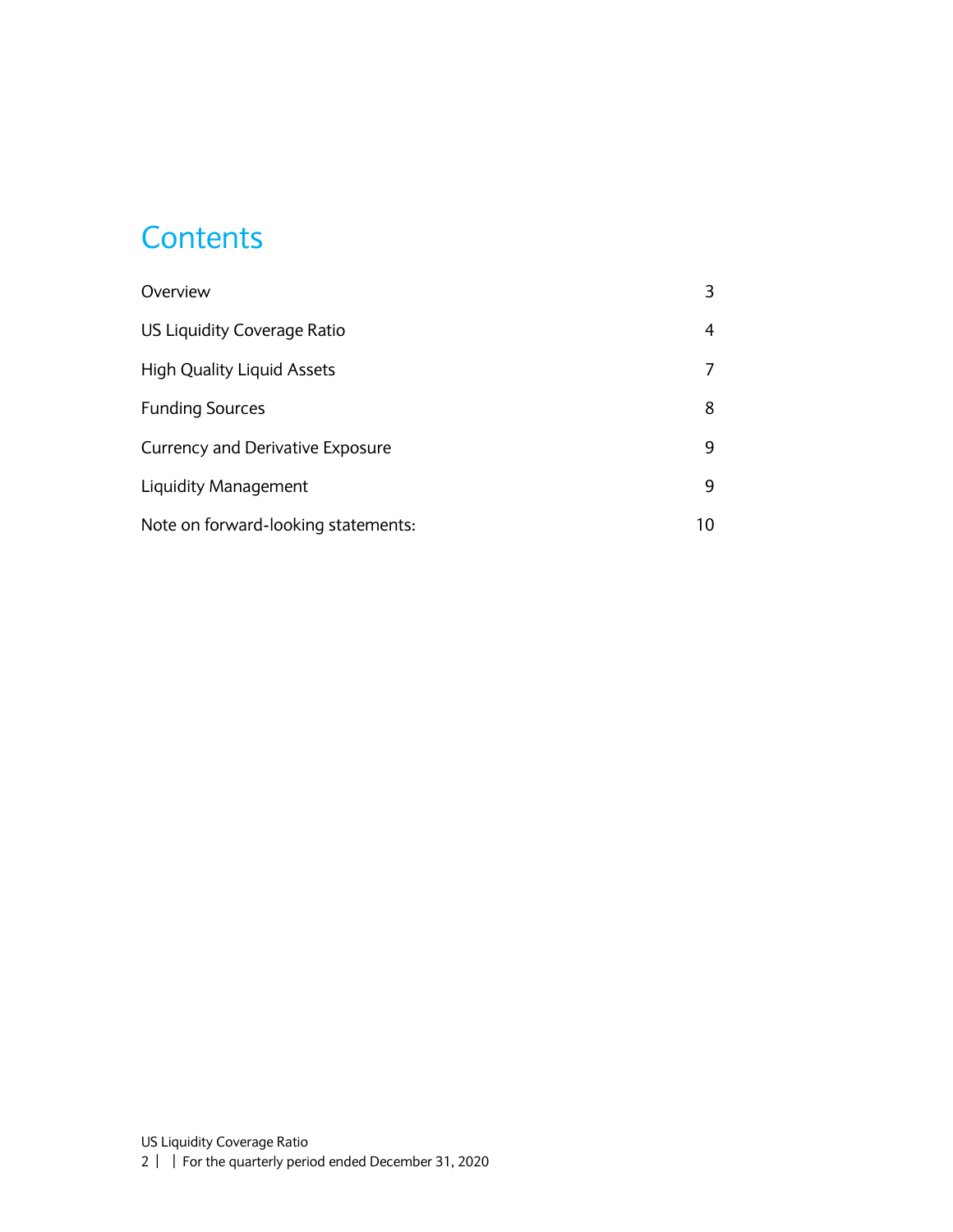#### <span id="page-2-0"></span>Overview

Barclays is a British universal bank. We are diversified by business, by different types of customer and client, and geography. Our businesses include consumer banking and payments operations around the world, as well as a top-tier, full service, global corporate and investment bank, all of which are supported by our service company which provides technology, operations and functional services across the Group. For further information about Barclays, please visit our website home.barclays.

Barclays' US subsidiaries and non-branch businesses are organized under an Intermediate Holding Company (IHC), Barclays US LLC (BUSLLC), in order to meet the legal requirements established by Regulation YY of the Board of Governors of the Federal Reserve System (the Board). The IHC became operational on July 1, 2016 and its key operating subsidiaries include Barclays Capital Inc. (BCI) and Barclays Bank Delaware (BBDE). Barclays Group US Inc. (BGUS) is a bank holding company that holds substantially all of the IHC's subsidiaries. BCI is our Securities and Exchange Commission (SEC) registered securities broker-dealer and Commodity Futures Trading Commission (CFTC) registered Futures Commission Merchant (FCM), and operates key investment banking and capital markets businesses within Barclays' Corporate and Investment Bank Business Offering. BBDE is our US Insured Depository Institution (IDI) regulated by the FDIC, and operates our US Consumer Bank business within Barclays' Cards and Payments business offering.

The IHC has been subject to the US Liquidity Coverage Ratio (LCR) minimum requirement of 100% as of April 1, 2017. In October 2019, the Board, the Office of the Comptroller of the Currency (OCC), and the Federal Deposit Insurance Corporation (FDIC) (collectively, the US Bank Regulators) finalized rules that provide for tailored application of certain capital, liquidity and stress testing requirements across different categories of banking institutions ("Tailoring Rule"). As a Category III IHC with total weighted Short Term Wholesale Funding of less than \$75bn, Barclays' IHC is eligible for a lower minimum LCR net cash outflow requirement of 85%. The IHC LCR for Q4 is reported based on a 100% net cash flow requirement.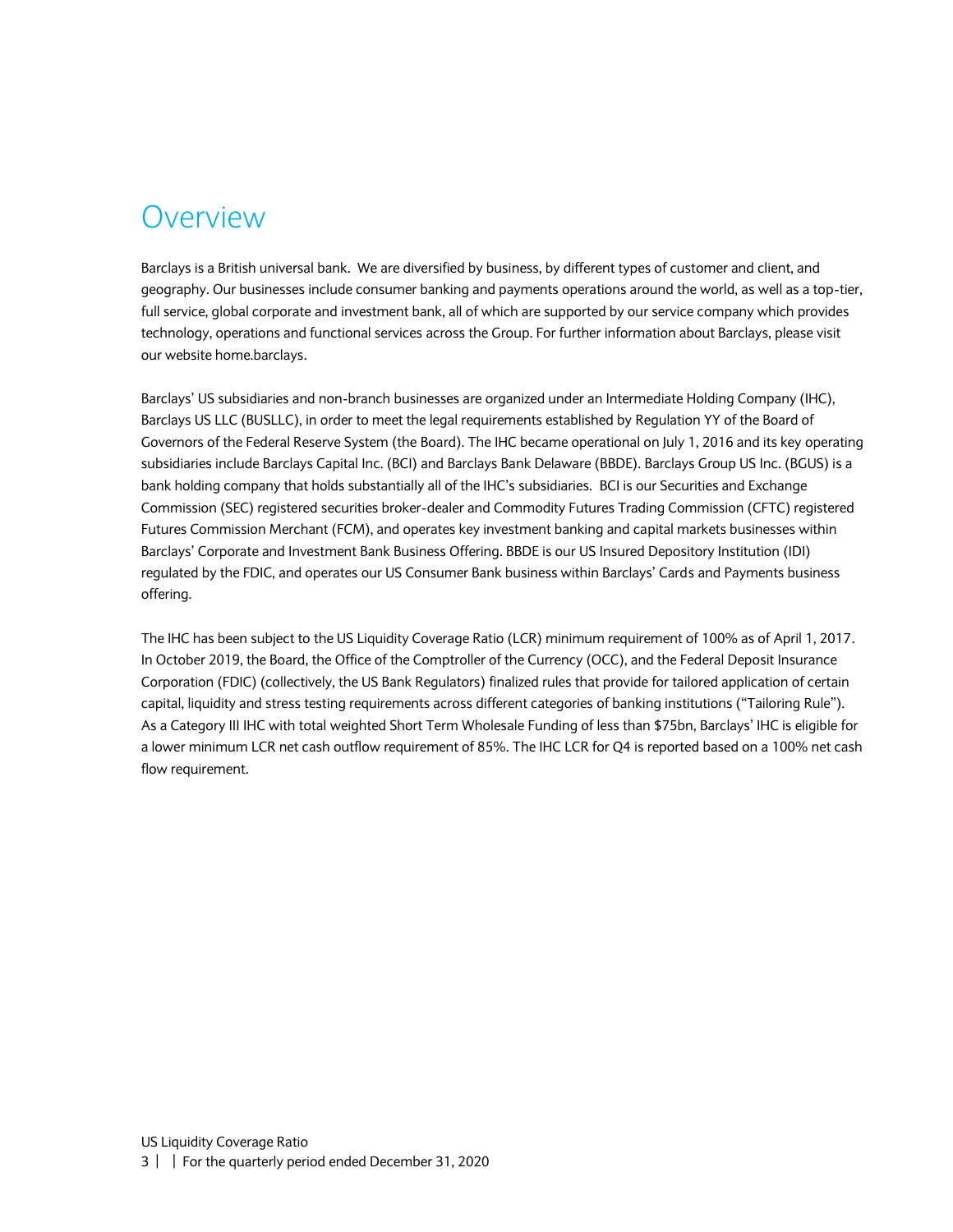## <span id="page-3-0"></span>US Liquidity Coverage Ratio

The LCR is a quantitative liquidity requirement implemented by the US Bank Regulators. It requires each subject company to maintain high-quality liquid assets (HQLA) sufficient to meet its projected total net cash outflows over a 30 calendarday period of significant stress. The calculation of projected total net cash outflows for the LCR is also required to incorporate the difference between the peak day and 30-day cumulative net cash outflow, or a maturity mismatch addon. The LCR is calculated by dividing HQLA by the total net cash outflows<sup>1</sup>, with a regulatory minimum ratio requirement of 100%.

The HQLA is comprised of Level 1, 2A, and 2B Assets with associated haircuts that are prescribed by the US Bank Regulators. Level 1 Assets include Central Bank reserves, US Treasuries, Agencies, and some Sovereigns and are not subject to a haircut. Level 2A Assets include debt guaranteed by a U.S. government sponsored entity, as well as other Sovereigns, and have a 15% haircut. Level 2B Assets receive a 50% haircut and encompass investment grade debt and Russell 1000 equities. Level 2A and 2B Assets may not comprise more than 40% of the entire buffer, and Level 2B Assets may not comprise more than 15% of the entire buffer. The assets in the buffer must be unencumbered and under Barclays Treasury control. Furthermore, under the LCR rule, the excess amount of HQLA held by BBDE as an IDI subsidiary subject to a minimum LCR requirement is not transferrable to non-bank affiliates and must be excluded from the consolidated IHC's HQLA.

| <b>IHC LCR</b> (\$millions) |                          |
|-----------------------------|--------------------------|
|                             | <b>Quarterly Average</b> |
|                             | <b>Weighted Amount</b>   |
|                             | as of Dec. 31, 2020      |
| HQLA                        | 16,553                   |
| Net Outflows                | 9.664                    |
| I CR                        | 172%                     |

1

<sup>1</sup> Barclays IHC qualifies as a Category III institution under the Tailoring Rule, subject to a reduced net cash outflow requirement of 85%. Net cash outflows in this disclosure are reported at the full 100% requirement.

<sup>&</sup>lt;sup>2</sup> The average of the liquidity coverage ratios as calculated under § 249.10(b) for the quarterly period as of December 31, 2020.

US Liquidity Coverage Ratio

<sup>4</sup> | | For the quarterly period ended December 31, 2020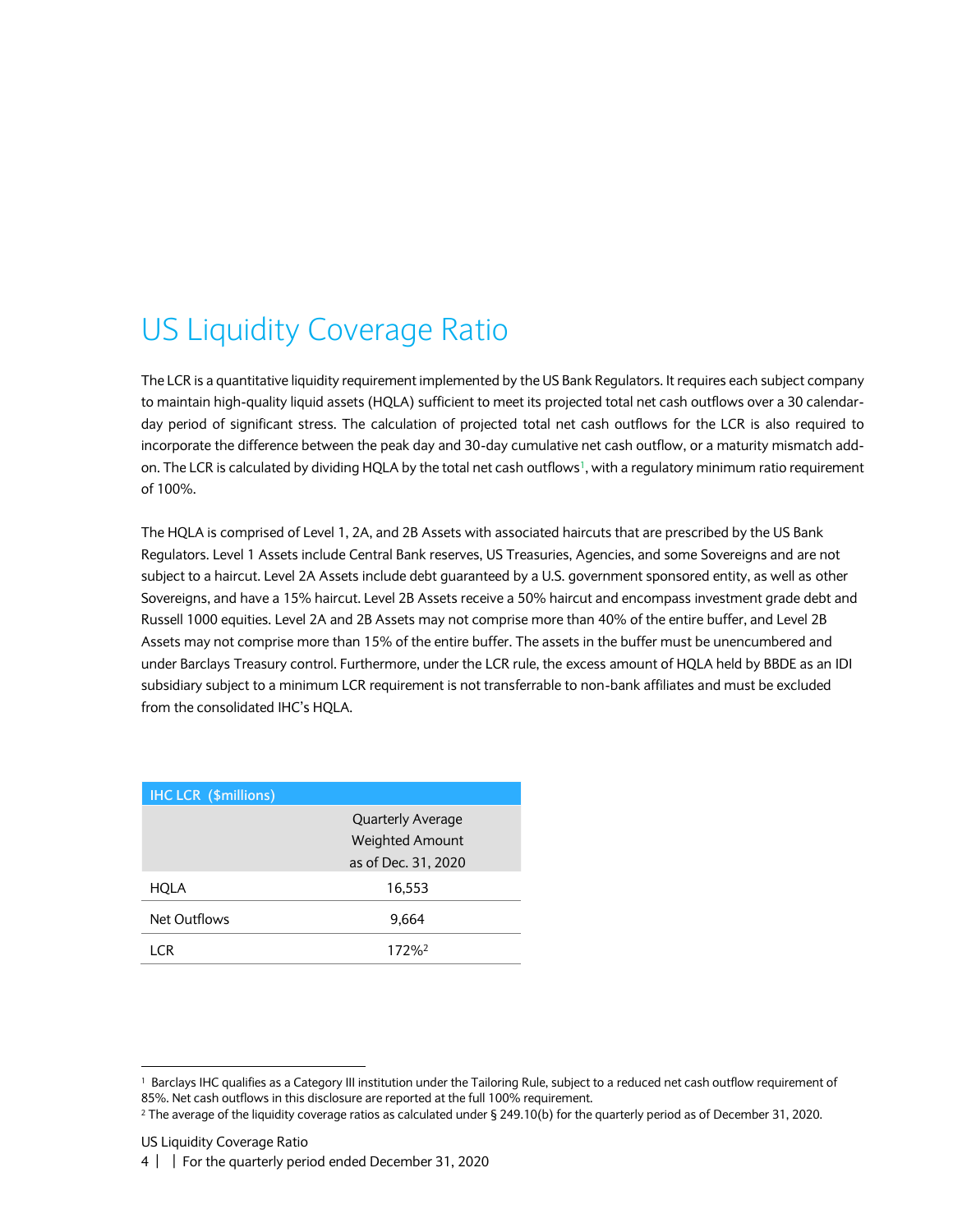The table below summarizes the primary categories of net cash outflows in the LCR calculation. Inflow and outflow products are prescribed per the LCR mapping, and are attributed with explicit weightings largely based on underlying asset quality and counterparty information. Inflows are capped at 75% of total outflows. Additionally, secured lending transactions where the asset has been rehypothecated for greater than 30 days receive a 0% inflow weighting in the calculation.

| <b>LCR Weighting</b>   |         |       |                                                         |
|------------------------|---------|-------|---------------------------------------------------------|
| <b>Deposit Funding</b> | Minimum | 3%    | Stable deposits, fully insured by the FDIC              |
|                        | Maximum | 40%   | Partially insured, non-retail deposit, non-<br>brokered |
| Unsecured wholesale    | Minimum | 5%    | Operational deposits, fully insured by the FDIC         |
| <b>Funding</b>         |         |       |                                                         |
|                        | Maximum | 100%  | Financial, non-operational                              |
| Secured wholesale      | Minimum | $0\%$ | Secured by Level 1 liquid assets, including US          |
| funding/lending        |         |       | Treasuries, Agencies, and Sovereigns.                   |
|                        | Maximum | 100%  | Secured by Non-HQLA assets                              |

The Board has implemented public disclosure requirements for the LCR to promote market discipline by providing the public with comparable liquidity information about covered companies. The requirement to disclose applies to all depository institution holding companies and covered nonbank financial companies that are subject to the LCR. The disclosure requires a quantitative and qualitative summary on a quarterly basis.

The following table details the Consolidated Barclays IHC LCR for the quarterly period ended December 31, 2020.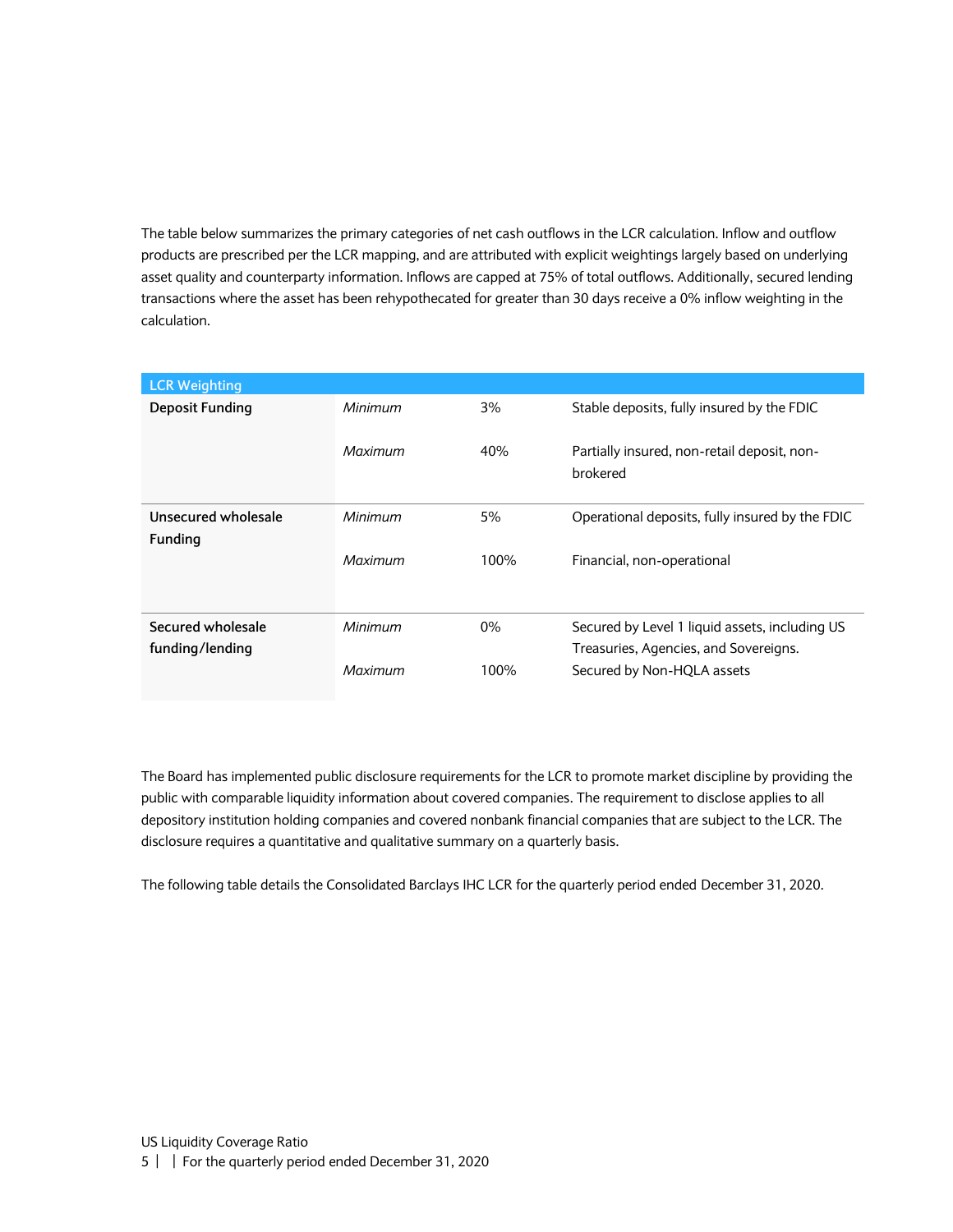|    | 4Q20 Liquidity Coverage Ratio Disclosure                                    |                                 |                                |
|----|-----------------------------------------------------------------------------|---------------------------------|--------------------------------|
|    | 09/30/2020 to 12/31/2020<br>In Millions of U.S Dollars                      | Average<br>Unweighted<br>Amount | Average<br>Weighted<br>Amount  |
|    | HIGH-QUALITY LIQUID ASSETS                                                  |                                 |                                |
| 1  | Total eligible high-quality liquid assets (HQLA), of which:                 | 16,555                          | 16,553                         |
| 2  | Eligible Level 1 liquid assets                                              | 16,541                          | 16,541                         |
| 3  | Eligible level 2A liquid assets                                             | 14                              | $12 \overline{ }$              |
| 4  | Eligible level 2B liquid assets                                             | 0                               | $\Omega$                       |
|    | <b>CASH OUTFLOW AMOUNTS</b>                                                 |                                 |                                |
| 5  | Deposit outflow from retail customers and counterparties, of which:         | 22,701                          | 3,005                          |
| 6  | Stable retail deposit outflow                                               | $\mathbf 0$                     | $\Omega$                       |
| 7  | Other retail funding                                                        | 16,415                          | 1,641                          |
| 8  | Brokered deposit outflow                                                    | 6,287                           | 1,363                          |
| 9  | Unsecured wholesale funding outflow, of which:                              | 2,320                           | 2,314                          |
| 10 | Operational deposit outflow                                                 | 0                               | $\Omega$                       |
| 11 | Non-operational funding outflow (incl Wholesale free credits)               | 2,320                           | 2,314                          |
| 12 | Unsecured debt outflow                                                      | 0                               | $\mathbf{0}$                   |
| 13 | Secured wholesale funding and asset exchange outflow, of which:             | 113,758                         | 24,518                         |
| 14 | Additional outflow requirements, of which:                                  | 1,961                           | 1,114                          |
| 15 | Outflow related to derivative exposures and other collateral requirements   | 1,352                           | 505                            |
| 16 | Outflow related to credit and liquidity facilities including unconsolidated |                                 |                                |
|    | structured transactions and mortgage commitments                            | 608                             | 608                            |
| 17 | Other contractual funding obligation outflow                                | 43                              | 43                             |
| 18 | Other contingent funding obligations outflow                                | 0                               | $\mathbf{0}$                   |
| 19 | <b>TOTAL CASH OUTFLOW</b>                                                   | 140,783                         | 30,994                         |
|    | <b>CASH INFLOW AMOUNTS</b>                                                  |                                 |                                |
| 20 | Secured lending and asset exchange cash inflow                              | 122,788                         | 18,558                         |
| 21 | Retail cash inflow                                                          | 205                             | 102                            |
| 22 | Unsecured wholesale cash inflow                                             | 1,836                           | 1,834                          |
| 23 | Other cash inflows, of which:                                               | 1,345                           | 1,345                          |
| 24 | Net derivative cash inflow                                                  | 207                             | 207                            |
| 25 | Securities cash inflow                                                      | 0                               | $\Omega$                       |
| 26 | Broker-dealer segregated account inflow                                     | 1,137                           | 1,137                          |
| 27 | Other cash inflow                                                           | $\Omega$                        | $\Omega$                       |
| 28 | TOTAL CASH INFLOW                                                           | 126,173                         | 21,840                         |
|    |                                                                             |                                 | Average<br>Amount <sup>1</sup> |
| 29 | <b>HQLA AMOUNT</b>                                                          |                                 | 16,553                         |
| 30 | TOTAL NET CASH OUTFLOW AMOUNT EXCLUDING THE MATURITY MISMATCH ADD-ON        |                                 | 9,155                          |
| 31 | <b>MATURITY MISMATCH ADD-ON</b>                                             |                                 | 510                            |
| 32 | TOTAL NET CASH OUTFLOW AMOUNT                                               |                                 | 9,664                          |
| 32 | LIQUIDITY COVERAGE RATIO (%)                                                |                                 | 172%                           |

<sup>1</sup> The amounts reported in this column may not equal the calculation of those amounts using component amounts reported in rows 1-28 due to technical factors such as the application of the level 2 liquid asset caps, the total inflow cap, and for depository institution holding companies subject to subpart G, the application of the modification to total net cash outflows.

| | For the quarterly period ended December 31, 2020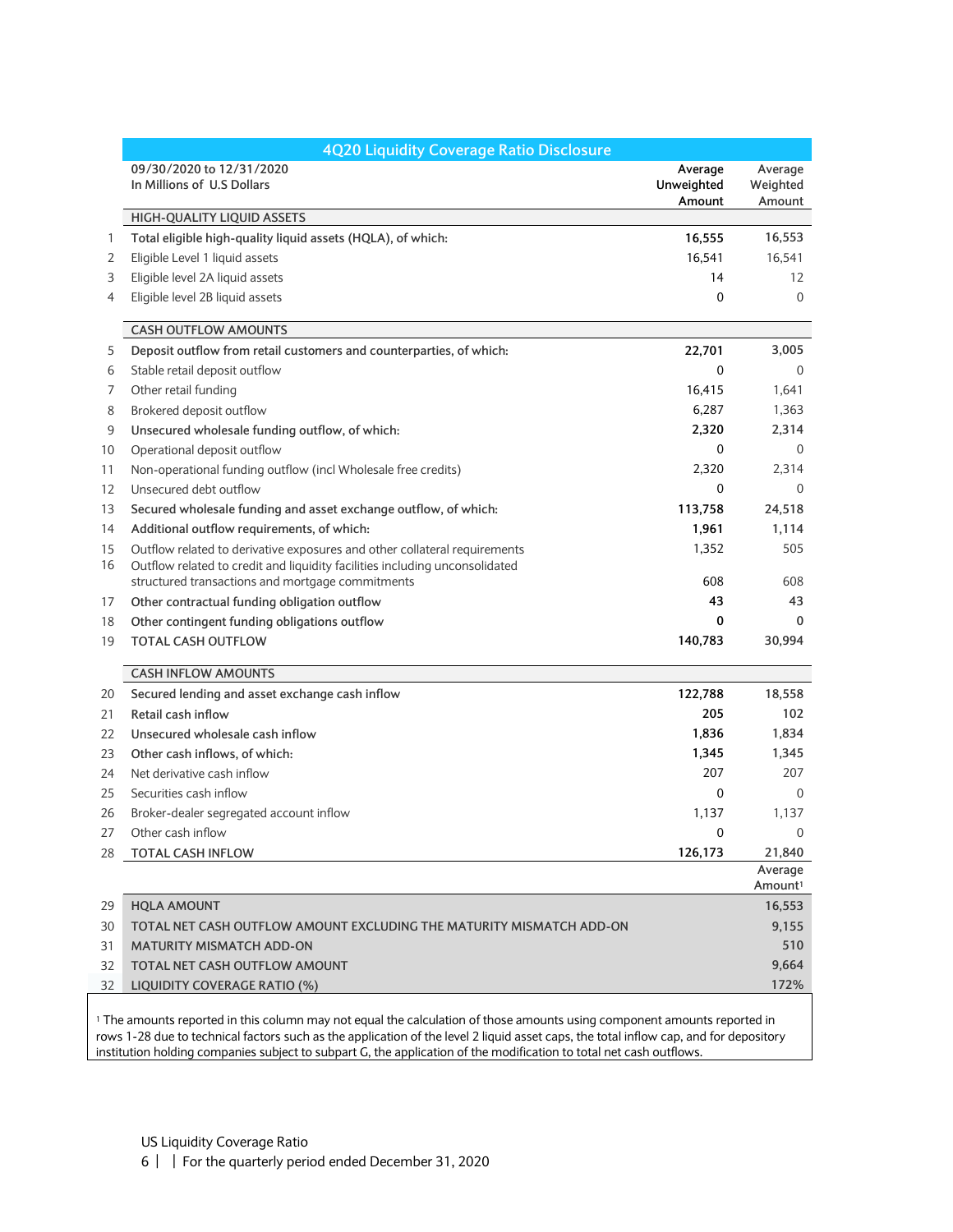Barclays IHC has consistently demonstrated a strong LCR since required to maintain a 100% minimum ratio, with a 4Q20 average of 172%. Secured financing in BCI is the primary driver of the IHC's LCR. The average 4Q20 secured financing stress is 62% of the \$9.7bn total IHC weighted net cash outflow. HQLA has averaged \$16.6bn for the quarter, well above the minimum requirement with respect to the total net cash outflows. BBDE also contributes to volatility from deposits outflow and fluctuation in reserve balances. Because BBDE is an IDI subsidiary of the IHC with a minimum LCR requirement, surplus HQLA in excess of its standalone requirement is not transferable to non-bank affiliates and it is excluded from the IHC HQLA.

The 4Q20 average LCR of 172% increased 0.2% from the 3Q20 average of 172%. This is primarily driven by a decrease in secured financing stress outflows due to client driven market activities net of reductions in Level 1 HQLA assets. The average LCR will fluctuate from period to period due to changes in HQLA and ongoing business activity.

## <span id="page-6-0"></span>High Quality Liquid Assets

The IHC's average HQLA for 4Q20 is \$16.6bn, a decrease of \$1.8bn from the prior quarter average of \$18.4bn. The composition of HQLA is mainly Level 1, as it includes US Treasury holdings in the bank's liquidity pool as well as central bank reserves. The stressed and notional balances are largely equivalent since Level 1 HQLA does not receive a haircut.

| HQLA (\$millions) |                          |                          |
|-------------------|--------------------------|--------------------------|
|                   | <b>Quarterly Average</b> | <b>Quarterly Average</b> |
|                   | Unweighted Amount        | Weighted Amount          |
|                   | as of Dec. 31, 2020      | as of Dec. 31, 2020      |
| Level 1           | 16,541                   | 16,541                   |
| Level 2A          | 14                       | 12                       |
| Level 2B          |                          |                          |
| <b>Total HQLA</b> | 16,555                   | 16,553                   |

7 | | For the quarterly period ended December 31, 2020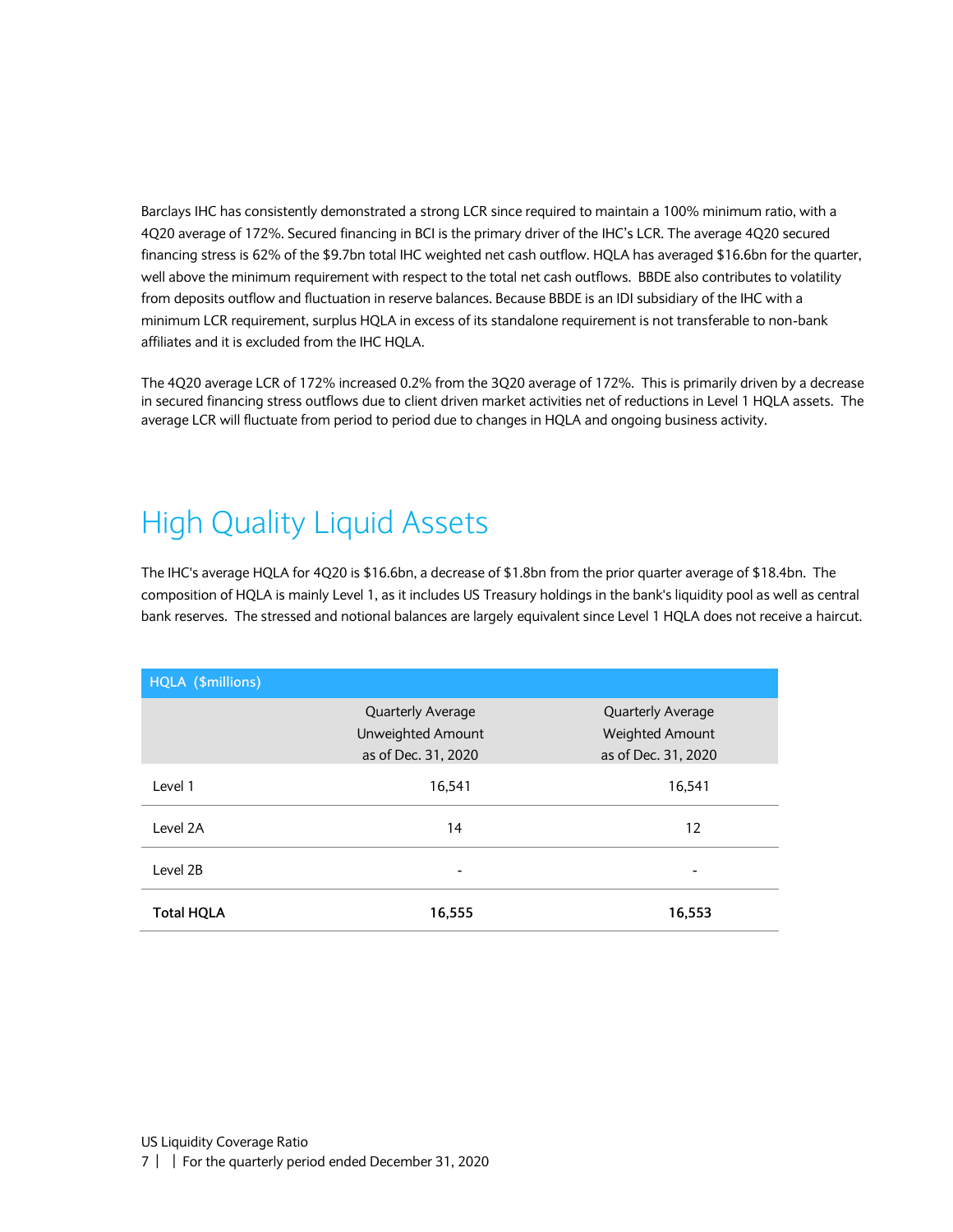# <span id="page-7-0"></span>Funding Sources

The IHC maintains a funding profile that is diversified across a range of funding types and tenors. The IHC closely manages its short and long term liquidity needs and risks in the normal course of business and under different stress scenarios. The primary sources of funding for the IHC are secured funding transactions, senior and subordinated unsecured debt, retail and brokered deposits, a credit card securitization program, and shareholders' equity. Secured funding transactions are mainly collateralized by HQLA securities. The primary usages of secured funding in the IHC are securities borrowing transactions and the funding of the firm's portfolio of investment securities.

Retail and brokered deposit products provide a stable source of funding for the IHC's credit card and consumer loan business operating in BBDE. Additional long-term funding for the bank entity is provided through a credit card securitization program.

Additional unsecured funding needs for the IHC are met through debt and equity issued to the IHC's parent, Barclays Bank PLC (BBPLC). These sources are used to support the cash needs of the IHC's businesses and fund the IHC's liquidity buffer.

Potential liquidity risks associated with the IHC's sources of funding are monitored and mitigated by the IHC's HQLA liquidity buffer. These risks are managed as part of Barclays Liquidity Risk Appetite (LRA), which accounts for potential liquidity needs under a range of stress scenarios and over different time horizons.

| <b>Unsecured LCR Outflows and Inflows (\$millions)</b>                                             |                                                                             |                                                                          |
|----------------------------------------------------------------------------------------------------|-----------------------------------------------------------------------------|--------------------------------------------------------------------------|
| Outflows                                                                                           | <b>Quarterly Average</b><br><b>Unweighted Amount as</b><br>of Dec. 31, 2020 | <b>Quarterly Average</b><br><b>Weighted Amount as</b><br>of Dec 31, 2020 |
| Deposit outflow from retail customers and counterparties,                                          |                                                                             |                                                                          |
| of which:                                                                                          | 22,701                                                                      | 3,005                                                                    |
| Other retail funding outflow                                                                       | 16,415                                                                      | 1,641                                                                    |
| Brokered deposit outflow                                                                           | 6,287                                                                       | 1,363                                                                    |
| Unsecured wholesale funding outflow, of which:<br>Non-operational funding outflow (incl. Wholesale | 2,320                                                                       | 2,314                                                                    |
| free credits)                                                                                      | 2,320                                                                       | 2,314                                                                    |
| <b>Inflows</b>                                                                                     |                                                                             |                                                                          |
| Retail cash inflow                                                                                 | 205                                                                         | 102                                                                      |
| Unsecured wholesale cash inflow                                                                    | 1,836                                                                       | 1,834                                                                    |

US Liquidity Coverage Ratio

8 | | For the quarterly period ended December 31, 2020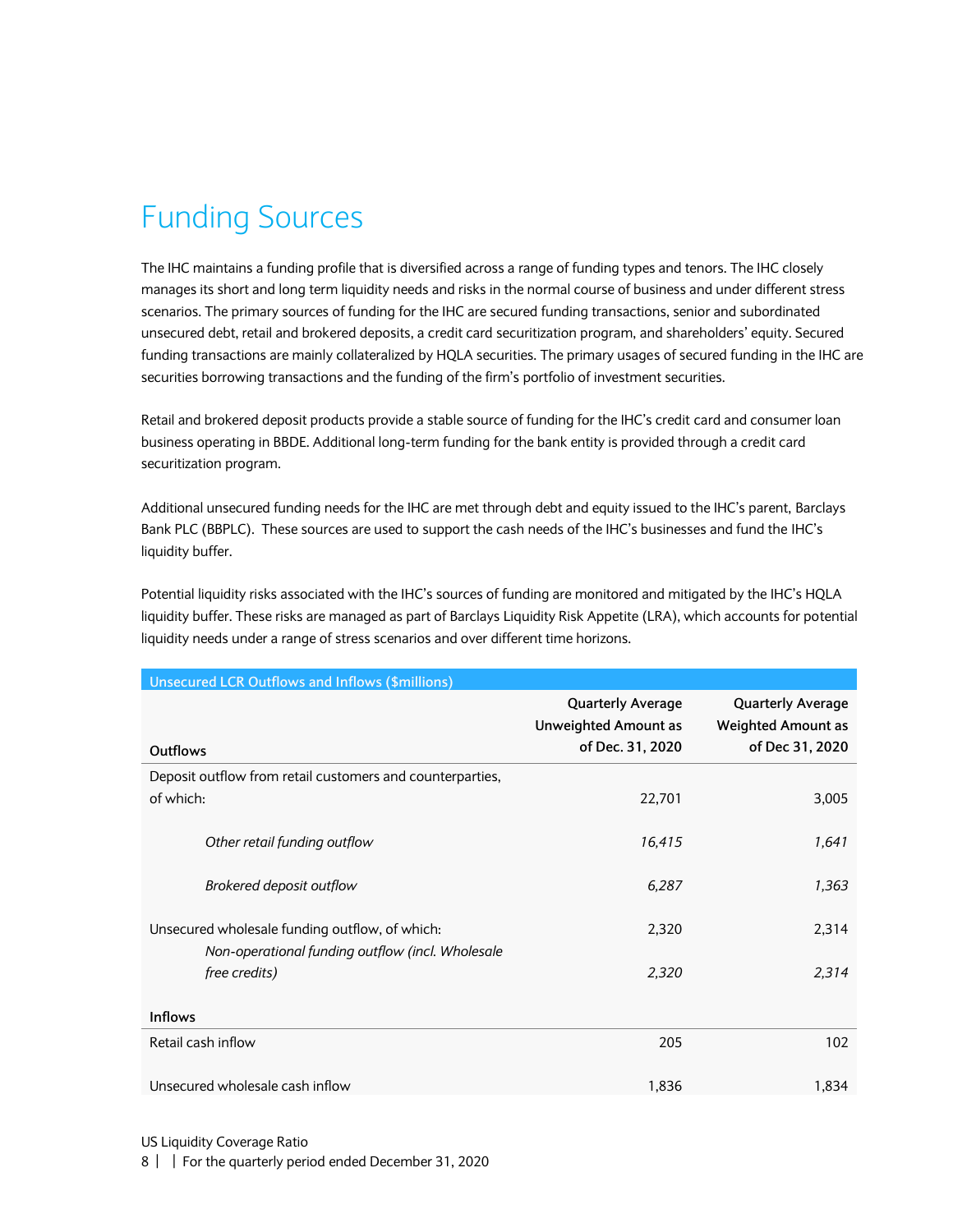#### <span id="page-8-0"></span>Currency and Derivative Exposure

The IHC has limited principal exposure to derivatives instruments, as a majority of principal derivatives are booked in entities outside of the IHC. BCI holds direct membership with multiple US clearinghouses and provides agency clearing services for OTC cleared derivatives and exchange traded derivatives, including US listed equity options. Collateral calls on BCI arise from initial and variation margin requirements calculated by the clearinghouses.

The US LCR is calculated and reported on a consolidated basis in a common currency, USD. The majority of assets and liabilities in the IHC are USD denominated, however currency exposure may arise when assets and liabilities are not matched in the same currency. When this occurs, Treasury rebalances these currencies as necessary.

#### <span id="page-8-1"></span>Liquidity Management

The efficient management of liquidity is essential to retain the confidence of the financial markets. LCR is an indicator of an entity's ability to meet liquidity needs over a 30-day period of significant liquidity stress. Barclays Treasury continuously monitors its internally developed stress tests as well as the LCR to maintain adherence to internal limits and external regulatory requirements.

Barclays' management of funding and liquidity in the US is bound by limits that support the LRA. The LRA is set by the board of Barclays in line with Barclays' Enterprise Risk Management Framework (ERMF). Treasury actively manages funding and liquidity within the limit framework, leveraging early warning indicators (EWIs), targets, and triggers to keep US-based legal entities, branches, and businesses within the established risk appetite.

The Treasury Risk function is an independent review function responsible for the governance of the liquidity risk mandate defined by the Barclays board. Barclays' comprehensive control framework for managing liquidity risk is designed to deliver the appropriate term and structure of funding consistent with the LRA.